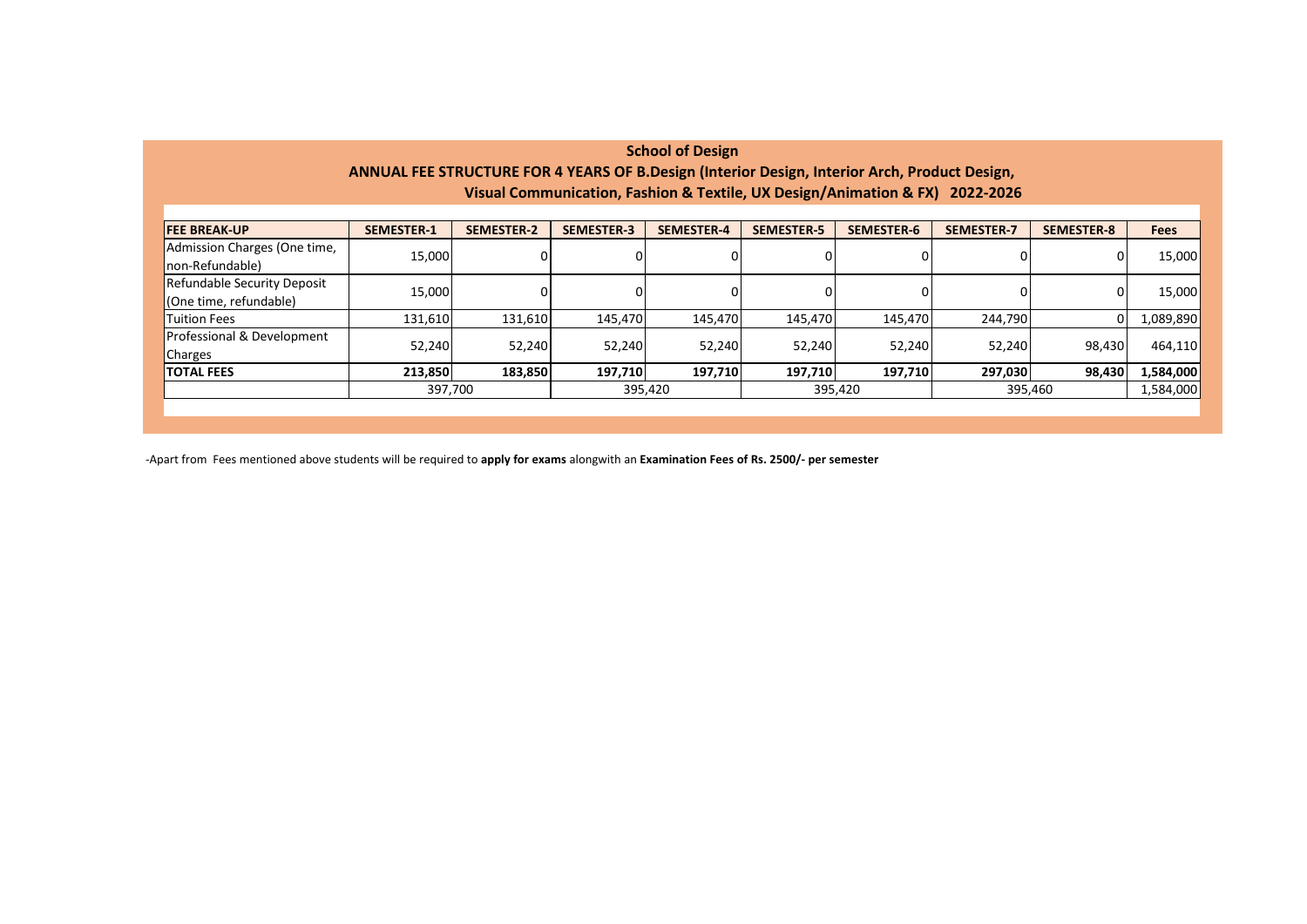## **School of Design ANNUAL FEE STRUCTURE FOR 2 YEARS OF M.Des.(Interior Design)/(UX Design)/Transportation & Mobility/Social Design**

| <b>FEE BREAK-UP</b>                    | <b>SEMESTER-1</b> | <b>SEMESTER-2</b> | <b>SEMESTER-3</b> | <b>SEMESTER-4</b> | <b>Fees</b> |
|----------------------------------------|-------------------|-------------------|-------------------|-------------------|-------------|
| Admission Charges (One time, non-      | 15,000            |                   |                   | 0                 | 15,000      |
| Refundable)                            |                   | 0                 |                   |                   |             |
| Refundable Security Deposit (One time, |                   |                   |                   | 0                 |             |
| refundable)                            | 15,000            | 0                 |                   |                   | 15,000      |
| <b>Tuition Fees</b>                    | 92,400            | 92,400            | 137,420           | 0                 | 322,220     |
| Professional & Development Charges     | 34,650            | 34,650            | 34,650            | 110,440           | 214,390     |
| <b>TOTAL FEES</b>                      | 157,050           | 127,050           | 172,070           | 110,440           | 566,610     |
|                                        | 284,100           |                   | 282,510           | 566,610           |             |
|                                        |                   |                   |                   |                   |             |

-Apart from Fees mentioned above students will be required to **apply for exams** alongwith an **Examination Fees of Rs. 2500/- per semester**